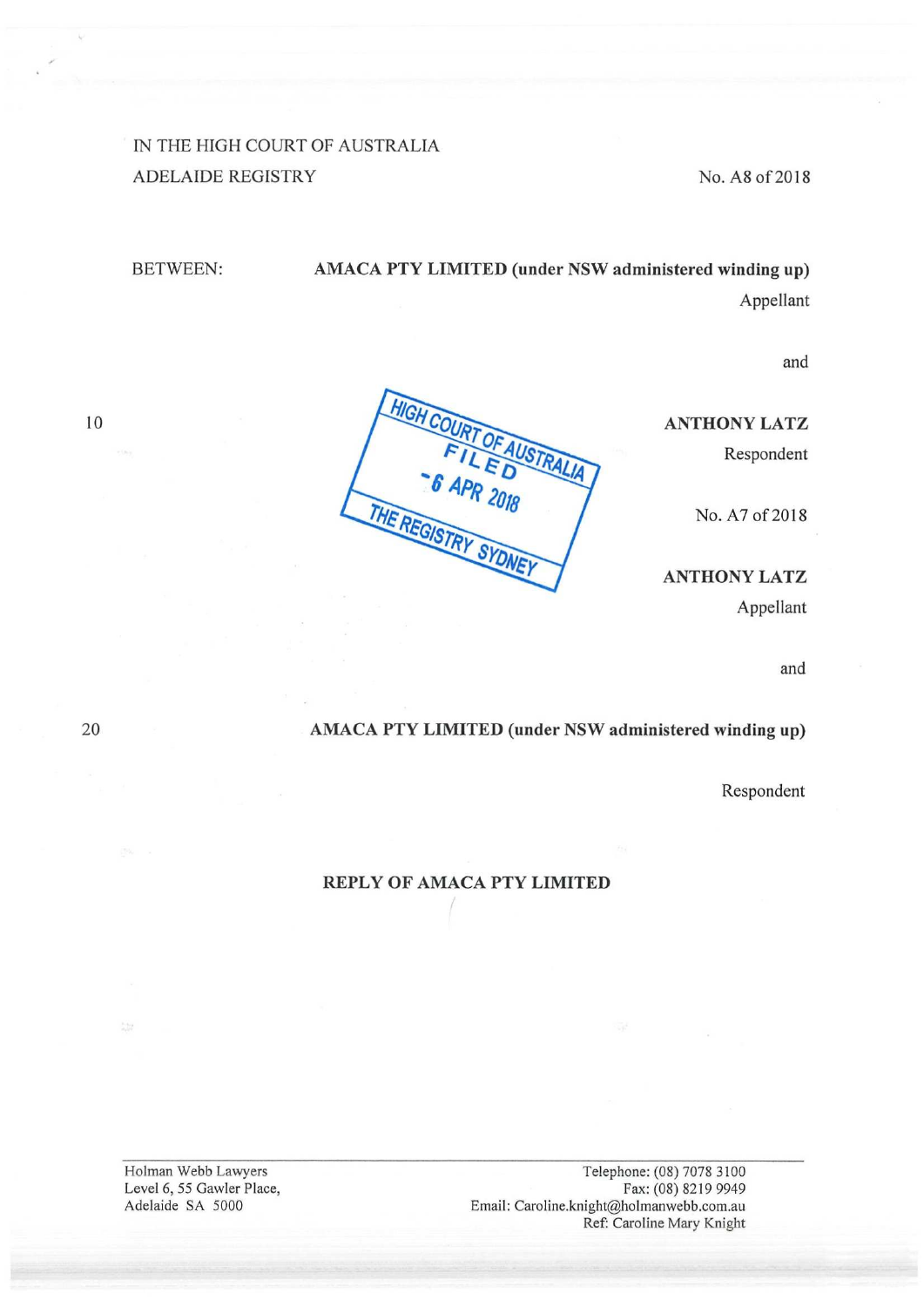#### Part I: Certification of Amaca Pty Ltd (Amaca) as to internet publication

1. This submission is in <sup>a</sup> form suitable for publication on the intemet.

#### Part II: Reply to Mr Latz's submissions (LS)

2. Mr Latz states that his damages claim is "entirely conventional" (LS [43]). He contends that Amaca's case requires "overruling, for no very persuasive reason, decisions of long standing" (LS [53]). He suggests that any loss sustained by a negligently-injured plaintiff that is "capable of being mathematically quantified" should be recoverable in damages for economic loss (LS [17], [34]). He argues that his position is supported by foreign authorities (LS [56] ff). He claims that the mere fact that the reversionary pension will be payable to another person — Ms Taplin — means that it is irrelevant to the calculation of any loss he has suffered  $(LS [68], [74])$ . None of these contentions is correct.

#### Australian authorities

- 3. Contrary to Mr Latz's submissions (LS [9]~[13], [311-[32], [35], [41], [42], [53], [55]), Amaca's contentions are not inconsistent with, and do not require the "overruling" of, Skelton, Todorovic or Fitch. Those cases are only authorities for what they decide, having regard to the particular issues in dispute. Assumptions proceeded upon without argument do not bind later courts.<sup>1</sup> And characterising submissions at a high level of generality or with loose language — eg by stating (incorrectly) that Amaca contends "damages for economic loss in the lost years are not available" (LS [9]) – tends to obscure analysis of what is being argued against the backdrop of what has been decided.
- The recoverability of damages for non-payment of <sup>a</sup> public or contributory pension 4. unrelated to any loss of earning capacity was not in issue in *Skelton*. Amaca's argument does not involve any overruling or departure from *Todorovic* (which, it should be recalled, was a case involving "test appeals on discount rates"<sup>2</sup>), or any other authority (including Paff v Speed<sup>3</sup>) that provides for damages to be awarded in respect of lost  $\cdot$ superannuation benefits consequent upon a plaintiff's lost capacity to earn. Amaca does not dispute that if Mr Latz's mesothelioma had reduced not only his natural life but also his working life then he could recover damages for any diminution in the value of his superannuation benefits resulting from the impairment of his working capacity (ie due to <sup>a</sup> reduction in contributions to be made by him or on his behalf, or premature retirement). Similarly, Fitch relevantly holds that damages for loss of earning capacity in "the lost
- 30

<sup>3</sup> (1961) 105 CLR 549.

20

<sup>&</sup>lt;sup>1</sup> See CSR Ltd v Eddy (2005) 226 CLR 1 (CSR v Eddy) at [13] (Gleeson CJ, Gummow and Heydon JJ).<br>2 Todorovic v Waller (1981) 150 CLR 402 at 454 (Murphy J); 411 (Gibbs CJ and Wilson J), 439 (Mason J).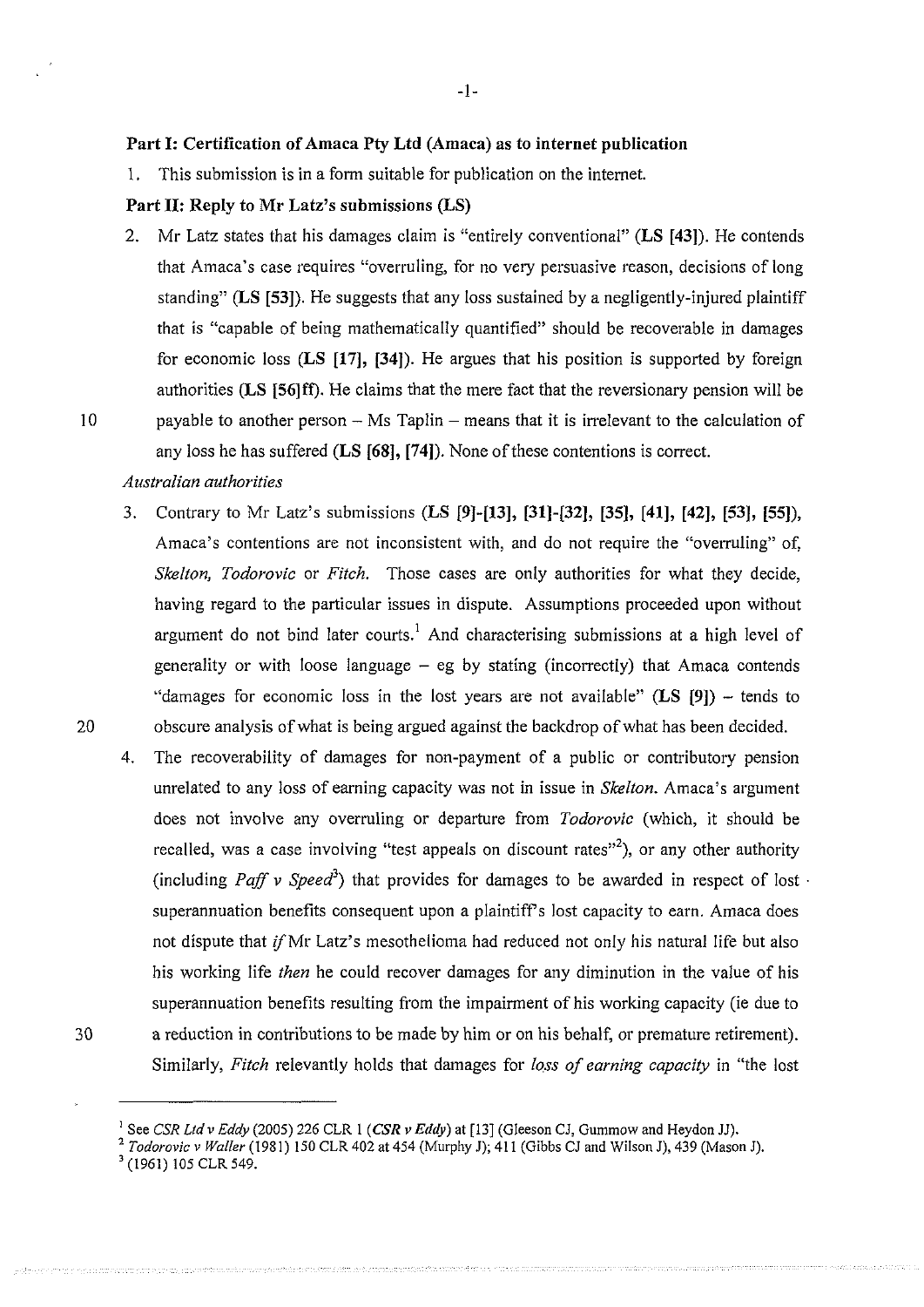years" are recoverable in <sup>a</sup> survival of actions claim and are not excluded by <sup>s</sup> 2(2)(c) or (d) of the Law Reform (Miscellaneous Provisions) Act 1944 (NSW), a proposition that is not disputed by Amaca and is irrelevant to the determination ofthe present appeal.

- 5. Shorn of their declamatory indignation, Mr Latz's submissions (LS [16]-[17], [34], [37], [40]) reduce to the argument that once a plaintiff establishes some damage, all detrimental consequences that are mathematically quantifiable are recoverable as economic loss. On any view,  $CSR$  v Eddy is directly inconsistent with this proposition, and it is Mr Latz whose submissions challenge the orthodoxy in this Court.
- It is noteworthy that Mr Latz chose not to frame his case in respect of the two pensions as 6. <sup>a</sup> loss of amenity claim, or otherwise as part of <sup>a</sup> general damages claim (cf LS [33], [38]). In a case where the facts supported it, that might be an acceptable manner, consistent with CSR  $\nu$  Eddy,<sup>4</sup> to allow a modest recovery.

### The compensatory principle

In Kenny & Good Pty Ltd v MGICA (1992) Ltd,<sup>5</sup> this Court disapproved of Lord 7. Hoffmann's formulation of the duty of care owed by a valuer to a lender taking security over the valued property. But nothing in that case casts any doubt upon the proposition that, before calculating damages for loss, it is necessary to identify the losses in respect of which <sup>a</sup> plaintiff may recover compensation in the first place — <sup>a</sup> proposition that itself recognises that some losses are not compensable, despite the fact that they are quantifiable and are <sup>a</sup> consequence of negligent conduct (cf LS [18]-[22]). The compensatory principle's function is one of measurement (cf LS [21]-[22]). Just as that principle "depends for its utility and execution on proof of the actual damage suffered",<sup>6</sup> so it also depends on a prior determination of which losses are compensable.

The claimed loss is not Mr Latz 's loss

Mr Latz contends that the lost future income streams in issue in this case are his ("actual 8. financial") losses, and that the opposing view is "entirely contrary" to the decision and reasoning in Fitch (LS [42]-[44]). But Fitch provides no assistance. That case did not hold that *any and all* "damages for economic loss" are recoverable by an estate – or an injured plaintiff — in respect of the plaintiff's lost years (cf LS [44]). As stated above, it solely concerned "damages for loss of earning capacity".<sup>7</sup> The destruction of *that* 

10

<sup>&</sup>lt;sup>4</sup> See at [16], [39], [72] (Gleeson CJ, Gummow and Heydon JJ), [114] (McHugh J).<br><sup>5</sup> (1999) 199 CLR 413.<br><sup>6</sup> *Harriton v Stephens* (2006) 226 CLR 52 at [270] (Crennan J).<br><sup>7</sup> *Fitch v Hyde-Cates* (1982) 150 CLR 482 at 48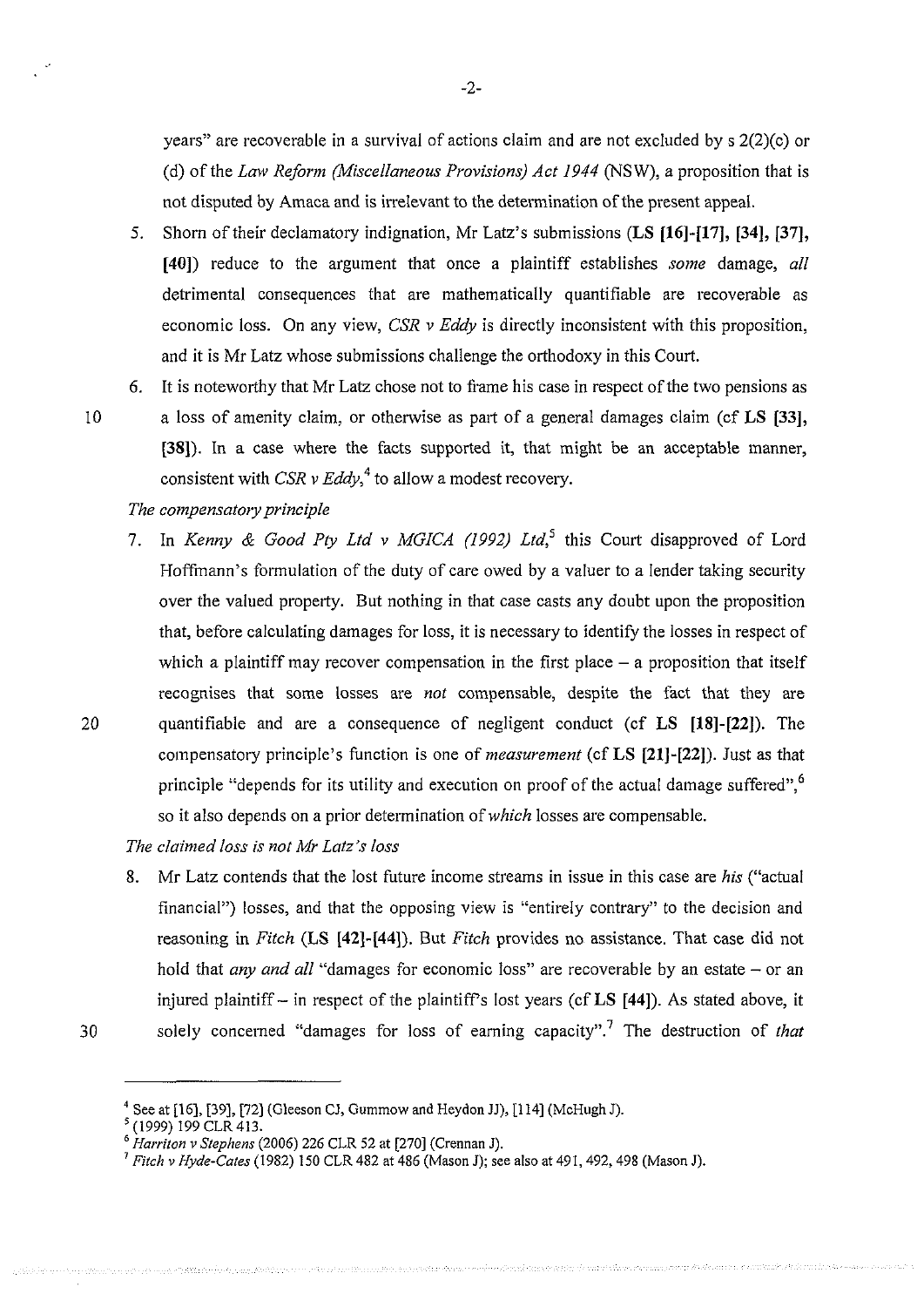capacity is a loss "of the deceased" (at 491). The direct connection between such damages and the injured victim is evident from Mason J's discussion of the expenses that must be deducted to reflect the "true measure of the deceased's loss" (at 498). The deceased's lost earning capacity is valued by taking the "amount of his future earnings less his probable living expenses", which are "an essential condition of the exercise of his earning capacity" (at 498). In this way, the courts recognise that the injured person's present capital asset has been impaired by the injury — the damage resulting from which is the unachieved potential of that asset over time minus "running costs".

10

9. No such analysis can apply to Mr Latz's claimed loss. His injury has not damaged his ability to accumulate wages through the deployment of his labour and skill. The claimed loss — the absence of future payments — will be felt only by Mr Latz's family after his death. "[I]n substance it is the family which benefits from the award of compensation for the loss even though the 'family' is not the plaintiff".<sup>8</sup> The suggestion (LS [37]) that the State pension constitutes deferred earnings, such that the tort destroyed part of Mr Latz's earning capacity, should be rejected. This analysis, which was not advanced below (see FC  $[163]$ ), ignores the fact that there is "no guarantee of a return" under the scheme: as <sup>CAB93</sup> Hinton J stated, any return "depends on how things turn out" ( $FC$  [247]). Nor can the CAB115 claimed loss be described as "actual financial loss" that Mr Latz will suffer (LS [43]): it is not an "expenditure which he must meet so that at the time the action is brought, though he has not paid for it, he is in truth worse off by that amount".<sup>9</sup> In this respect, too, it is far from accurate to describe Mr Latz's claim as "conventional" (cf LS [43]).

#### English authorities

- 10. The cases relied on at LS [56]~[57] provide no persuasive support for Mr Latz's position.
- 11. In Pickett, the only head of economic loss that was in issue was loss of earnings. The only majority judge who considered the recoverability of other pecuniary benefits, Lord Scarman, did so in <sup>a</sup> few short sentences whilst expressly recognising that "the point does not arise for decision and has not been argued".10 Lord Russell's countervailing concern (at 165) about the scope of such claims has force. Further, at least in Australia, the proposition that there is no principled justification for distinguishing lost earning capacity from lost capacity to receive other economic benefits $11$  is too broad. As this Court
- 30

 $^8$  CSR v *Eddy* at [42] (Gleeson CJ, Gummow and Heydon JJ).<br><sup>9</sup> See CSR v *Eddy* at [31] (Gleeson CJ, Gummow and Heydon JJ).<br><sup>10</sup> Pickett v *British Rail Engineering Ltd* [1980] AC 136 (*Pickett*) at 170 (Lord Scarman).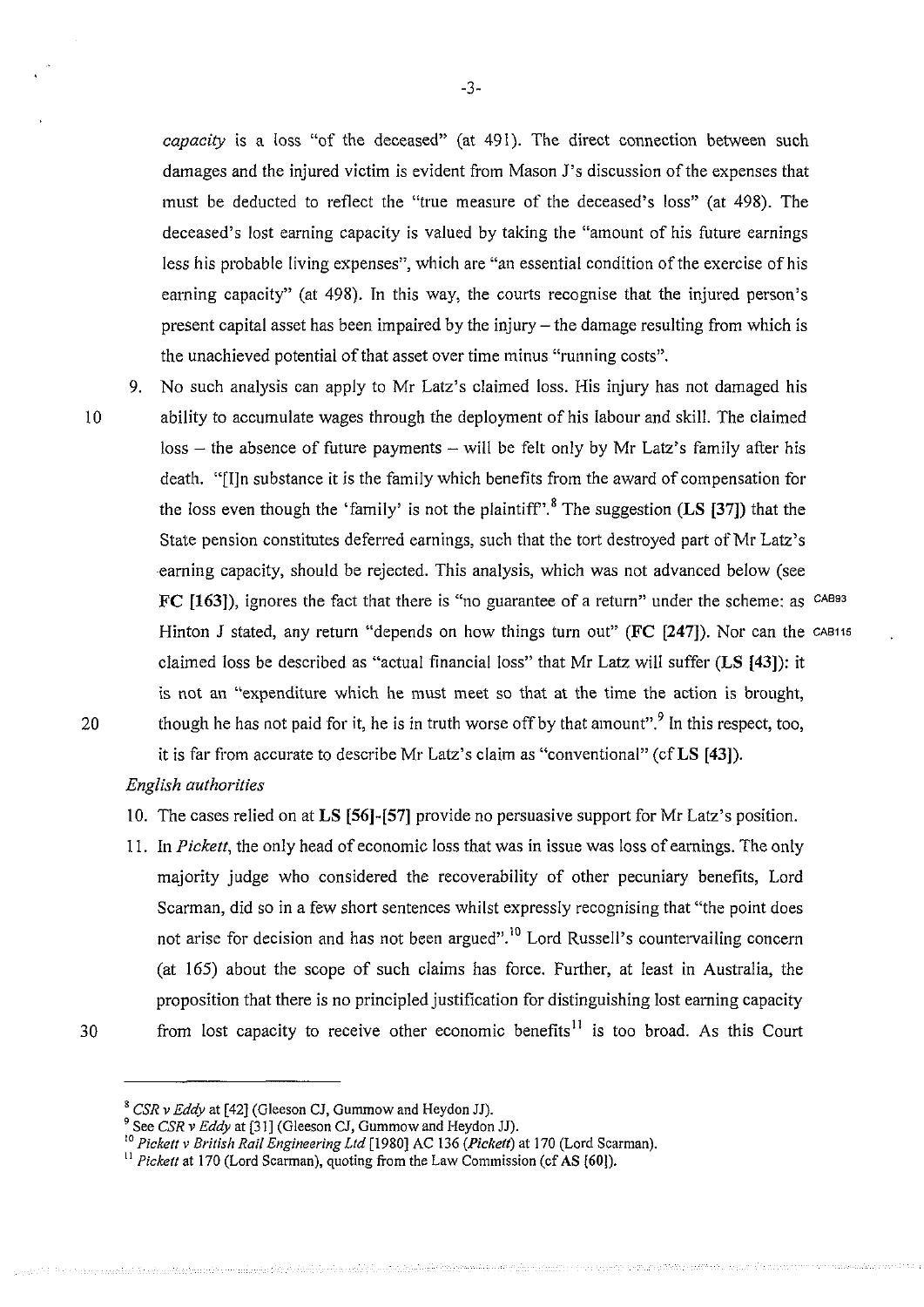accepted in CSR v Eddy (at [16]), not every "lost capacity" of an injured plaintiff can and should sound in compensation for the full market value of the loss. Like the lost ability to care for <sup>a</sup> disabled relative, the lost ability to provide for dependants through future pension payments should not be compensated as special damages. The single judge decision in *Adsett* can be criticised on similar grounds,<sup>12</sup> and the compensation relevantly awarded in that case — for an inheritance that the Court assumed would have flowed to the deceased "in about <sup>10</sup> years' time", although "[w]ho can say" what the testator's "testamentary wishes [would] have been then" (at 851) — demonstrates the "potential scale of recovery<sup> $13$ </sup> if all lost "financial expectations"<sup>14</sup> may in principle be recovered.

10 12. As for *Auty*, the lost pension claims upheld by the Court of Appeal either were Lord Campbell's Act damages (see AS [48]) or flowed from the injured mineworkers' "loss of earnings which would affect their earnings-related retirement pensions".<sup>15</sup> The recoverability of such damages as <sup>a</sup> matter of principle was not contested in that case, is not contested by Amaca, and raises issues readily distinguishable from Mr Latz's claim (AS [48], [59]). Similarly, in Phipps, the Court of Appeal noted that it was "common ground that damages would include an element of lost pension"<sup>16</sup> – and, in that light, it is difficult to discern the guidance that this Court may obtain from the decision.

#### The reversionary pension

20

13. The key error underpinning Mr Latz's treatment of this issue is his conflation of two separate steps: (1) an assessment of what *loss* or *harm* the injured plaintiff has suffered; and (2) consideration of whether some pecuniary "advantage ... is to be regarded as mitigating that harm".<sup>17</sup> Amaca's alternative case that the reversionary pension should be brought to bear in assessing loss is not <sup>a</sup> contention about step 2: that the reversionary pension is a "collateral benefit" (LS [70]), "deductible from Mr Latz's damages" (LS [60] heading, [62], [74]). It is an argument about step 1: that what Mr Latz has *lost* due to the injury is <sup>a</sup> one third diminution in the quantum of <sup>a</sup> composite statutory benefit.

14. For this reason, *Dionisatos* – which in any event dealt with two entitlements created by two different statutes – is of no assistance (cf LS [72]).<sup>18</sup> The hypothetical at LS [71],

THE STATE STATE CONSTRUCT CONFORMED AND CONTAINST PROVIDING ASSOCIATE AND THE CONSTRUCTION OF A SECOND AND CONSTRUCTION OF THE STATE OF A STREET AND AND STREET AND A STREET AND A STREET AND A STREET AND A STREET AND A STRE

 $12$  See Adsett v West [1983] 1 QB 826 at 847 (McCullough J).

<sup>&</sup>lt;sup>13</sup> CSR v Eddy at [65] (Gleeson CJ, Gummow and Heydon JJ).

 $14$  Pickett at 170 (Lord Scarman).

<sup>&</sup>lt;sup>15</sup> Auty v National Coal Board [1985] 1 All ER 930 at 930 (headnote); 934-935 (Waller LJ), 942 (Oliver LJ). <sup>16</sup> Phipps v Brooks Dry Cleaning Services [1996] PIQR Q100 at Q108 (Stuart-Smith LJ). See similarly West v Versil Ltd, The Times, 31 August 1996, LexisNexis judgment transcript (West), cited at AS [59] fn 63.

<sup>&#</sup>x27;7 National Insurance Co afNew Zealand Ltdv Espagne (1961) <sup>105</sup> CLR <sup>569</sup> at <sup>597</sup> (Windeyer J).

<sup>&</sup>lt;sup>18</sup> See Dionisatos v Acrow Formwork & Scaffolding Pty Ltd (2015) 91 NSWLR 34 at [195]ff (Gleeson JA).